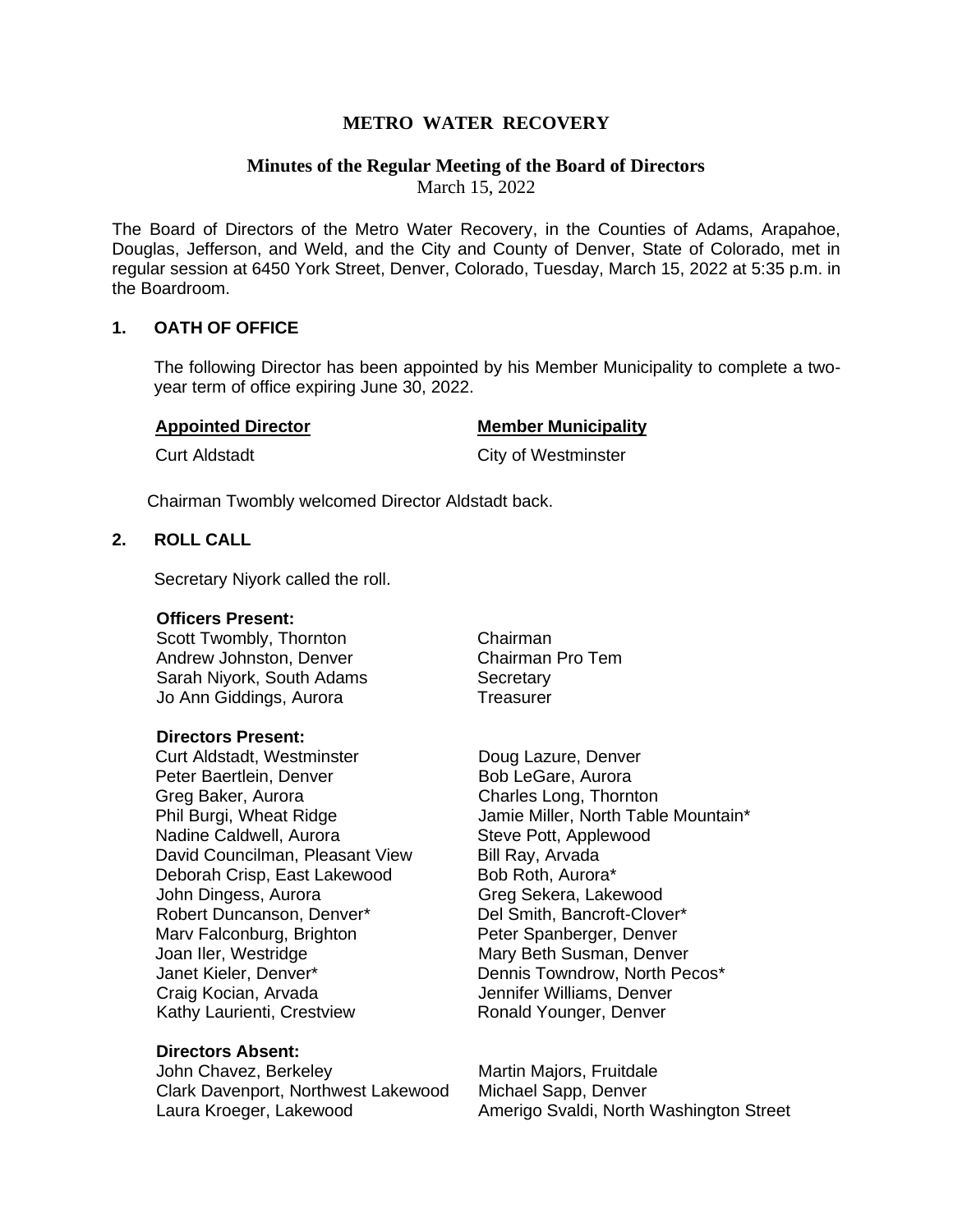## **Others Present:**

Emily Jackson General Counsel Lydia Nkem\* Executive Assistant James DeHerrara\* City of Aurora<br>
Wayne King Communication City of Aurora Steve Lotzar **Intereum Inc.** \*Attended via virtually

Mickey Conway Chief Executive Officer (CEO) Liam Cavanaugh Deputy CEO/Chief Operating Officer (COO) Ruth Kedzior **Assistant to the CEO** Yvonne Kohlmeier Senior Administrative Assistant Sean Morris **IT Senior Support Analyst** Brittany Peshek\* Administrative Analyst Ray Sandoval **IT Service Delivery Manager** Workplace Resource

# **3. PUBLIC COMMENT**

There was no comment.

## **4. APPROVAL OF MINUTES**

4.a Minutes of the Board of Directors Meeting on February 15, 2022

Chairman Twombly asked if there were any corrections, deletions, or additions to the minutes of the Regular Meeting of the Board of Directors held February 15, 2022.

Director Iler moved and Director Spanberger seconded the motion to approve the minutes of the Regular Meeting of the Board of Directors held February 15, 2022.

The motion carried unanimously.

# **5. PROGRESS AND PROJECTION REPORTS**

5.a Report by CEO

CEO Conway reviewed his written report noting the selection of Shawn Fredrickson as the new Director of Information Technology and Chairman Twombly's published response in The Denver Post clarifying a recent article on per- and polyfluoroalkyl (PFAS) substances in wastewater treatment plants. Mr. Conway remarked on his recent attendance at the National Association of Clean Water Agencies (NACWA) Board meetings and Winter Conference and the Water Environment Foundation (WEF) Utility Management Conference.

Mr. Conway responded to a request stating in regard to future editorial submissions, it would be good protocol for staff to reach out to Directors in advance.

## 5.b Report by General Counsel

General Counsel Jackson asked for feedback on her revised format of the Legal Report in advance of the upcoming November review period.

Ms. Jackson provided an update on the recent developments concerning the Farmers Reservoir and Irrigation Company, Burlington Ditch Reservoir and Land Company,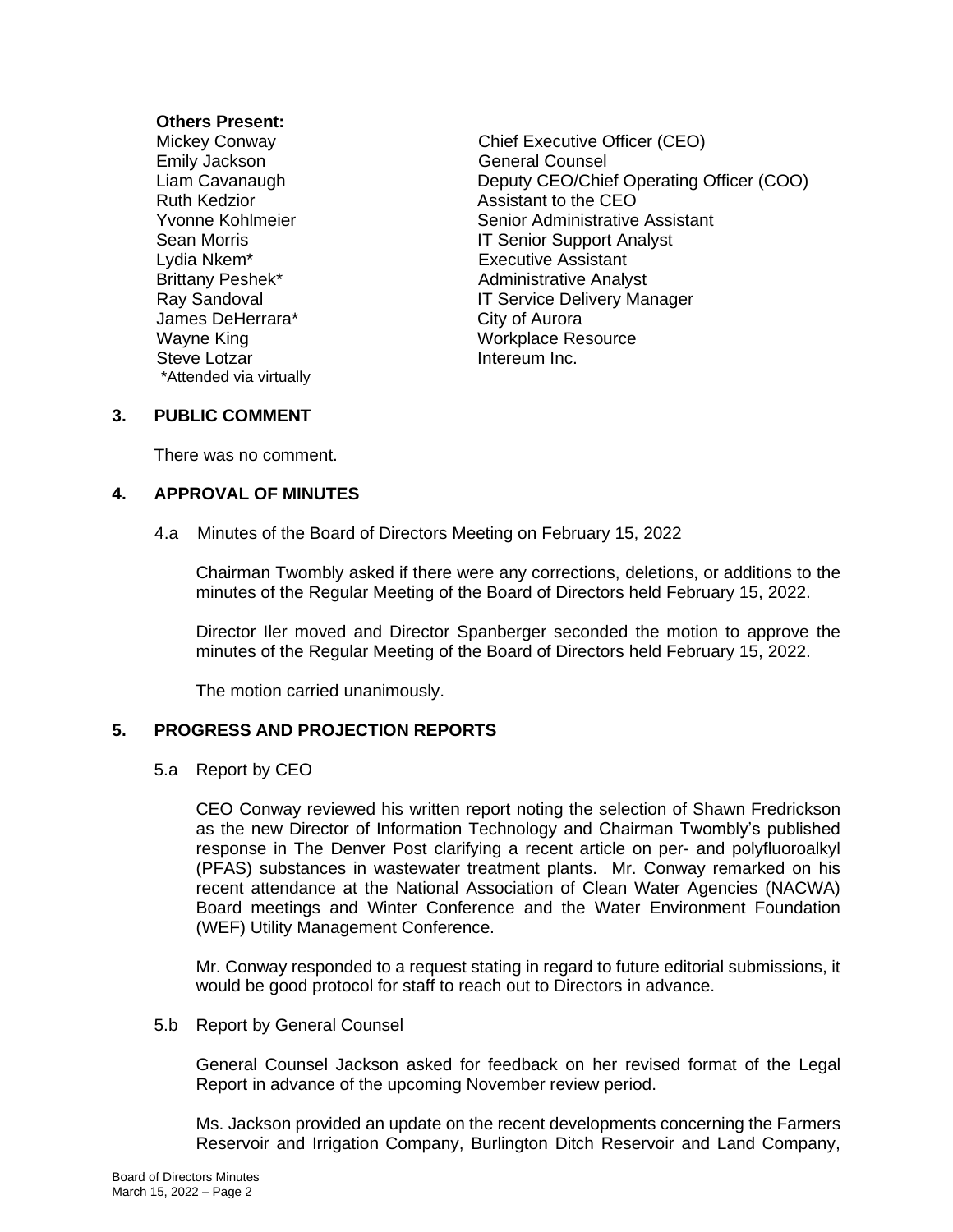and Henrylyn Irrigation District (Ditch Companies) stating an Order to Deny the Motion to Dismiss was filed. Ms. Jackson also noted the motions practice in the Donald Temples litigation has concluded.

Directors Baertlein and Ray extended their appreciation for the newly re-formatted General Counsel Report with an increased amount of information being shared.

Ms. Jackson answered a question whether the judge in the Ditch Companies litigation gave a reason for his light reasoning.

## **6. REPORTS OF OFFICERS AND COMMITTEES**

#### 6.a Meeting Minutes

There were no additions to the following meeting minutes:

| Defined Benefit Plan Retirement Board      | November 18, 2021 |
|--------------------------------------------|-------------------|
| Defined Contribution Plan Retirement Board | November 18, 2021 |
| <b>Operations Committee</b>                | March 1, 2022     |
| <b>Finance Committee</b>                   | March 3, 2022     |
| <b>Executive Committee</b>                 | March 8, 2022     |

## **7. NEW BUSINESS**

#### **Consent Agenda**

## **7.a Consideration to Amend Electrical Job-Order Contracts**

Director Burgi moved and Director Sekera seconded the motion to adopt the following resolution:

WHEREAS, it is in the best interest of Metro Water Recovery, hereinafter referred to as "Metro," to amend its two Job Order Contracting (JOC) Services Agreements for on-call electrical contracting services; and

WHEREAS, Metro currently contracts with two electrical contracting firms to provide electrical construction services, and each contract expires in October 2025 or when the upper limit dollar amount is reached; and

WHEREAS, each of the agreements is projected to reach the upper limit dollar amount mid-2022, two years into the five-year contract term; and

WHEREAS, Metro staff recommends increasing the not-to-exceed upper limit dollar amount of each agreement from \$250,000 to \$750,000 for a total, combined amount of \$1.5 million between both agreements, to allow staff to continue completing work quickly and efficiently by supplementing personnel with outside resources; and

WHEREAS, the Operations and Finance committees, after having reviewed the matter, recommend authorizing the Chief Executive Officer to amend the five-year, job-order contracting service agreements with Guarantee Electrical Contracting and McDade Woodcock Inc., to increase the not-to-exceed upper limit dollar amount of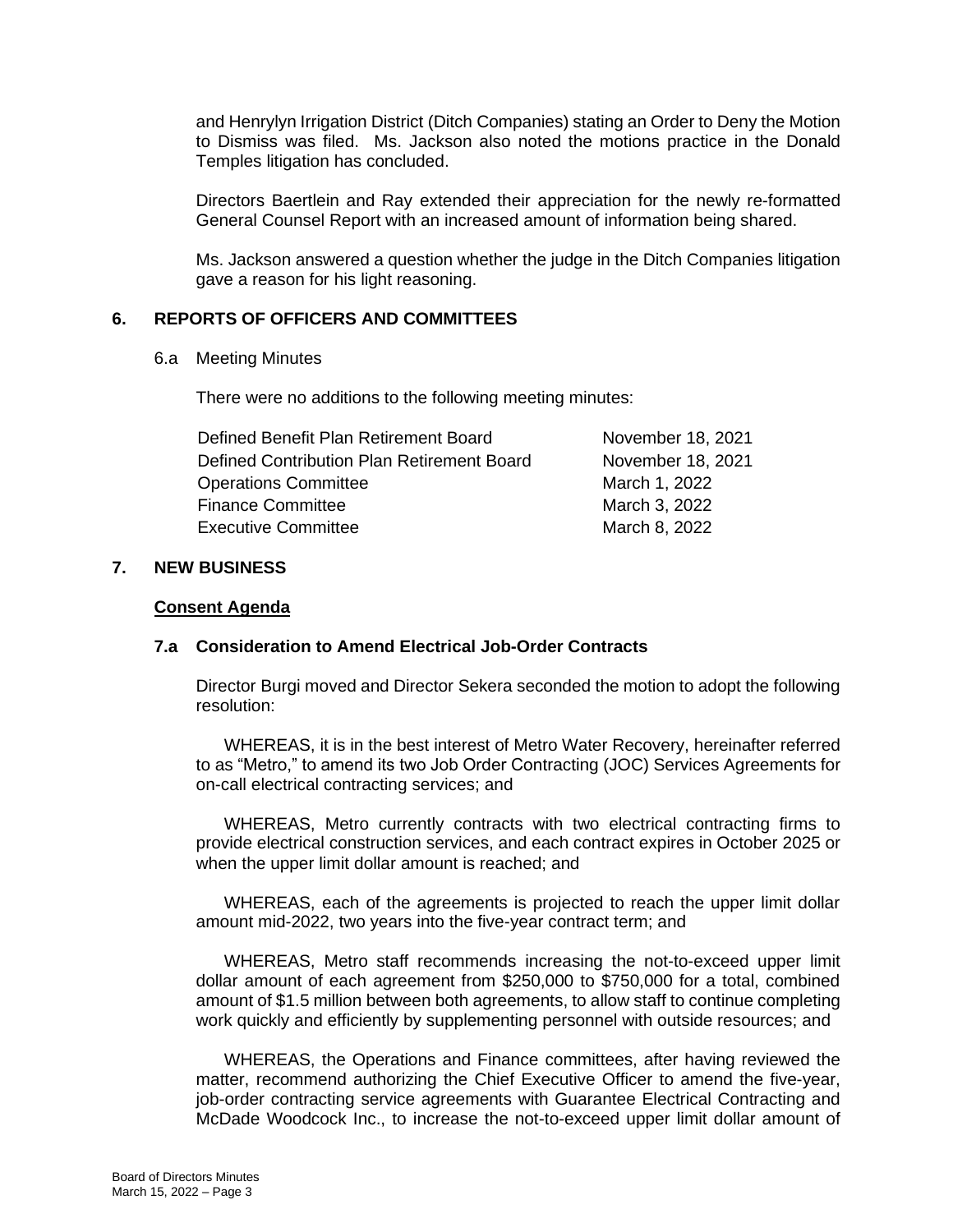each agreement from \$250,000 to \$750,000 for a total, combined amount of \$1.5 million between both agreements; and

WHEREAS, the Executive Committee, after having reviewed the matter, concurs in the recommendation of the other committees;

NOW, THEREFORE, BE IT RESOLVED the Chief Executive Officer be and hereby is authorized to amend the five-year, job-order contracting service agreements with Guarantee Electrical Contracting and McDade Woodcock Inc., to increase the not-toexceed upper limit dollar amount of each agreement from \$250,000 to \$750,000 for a total, combined amount of \$1.5 million between both agreements.

The motion carried unanimously.

#### **Roll Call Agenda**

#### **7.b Consideration of Connector Request**

Director Laurienti moved and Director LeGare seconded the motion to adopt the following resolution:

WHEREAS, it is in the best interest of Metro Water Recovery, hereinafter referred to as "Metro," to include the City of Fort Lupton (Fort Lupton) within the boundaries of Metro; and

WHEREAS, on June 25, 2021, Fort Lupton requested Metro determine the feasibility of serving Fort Lupton through its facilities and establish the terms and conditions for Fort Lupton's inclusion in Metro; and

WHEREAS, on July 20, 2021, the Metro Board of Directors passed a resolution finding it was feasible to serve Fort Lupton and setting the terms and conditions upon which Fort Lupton may be included within Metro; and

WHEREAS, after publication as required by the Act, on September 7, 2021, Fort Lupton held a public hearing regarding its desire to be included within Metro; and

WHEREAS, on September 7, 2021, Fort Lupton passed an ordinance declaring the public health, safety, and general welfare require the inclusion of Fort Lupton within Metro and it desires to be included within Metro under the terms and conditions prescribed by Metro's July 20, 2021, resolution; and

WHEREAS, the Operations and Finance committees of Metro, after having reviewed the matter, recommend Fort Lupton be included within the boundaries of Metro under the terms and conditions set forth in Metro's July 20, 2021 resolution and Fort Lupton's September 7, 2021 ordinance; and

WHEREAS, the Executive Committee, after having reviewed the matter, concurs in the recommendation of the other Committees;

NOW, THEREFORE, BE IT RESOLVED Metro Water Recovery hereby includes the City of Fort Lupton within the boundaries of Metro under the terms and conditions as set forth in Article VIII of the *Sewage Treatment and Disposal Agreement* attached hereto as Exhibit A; and